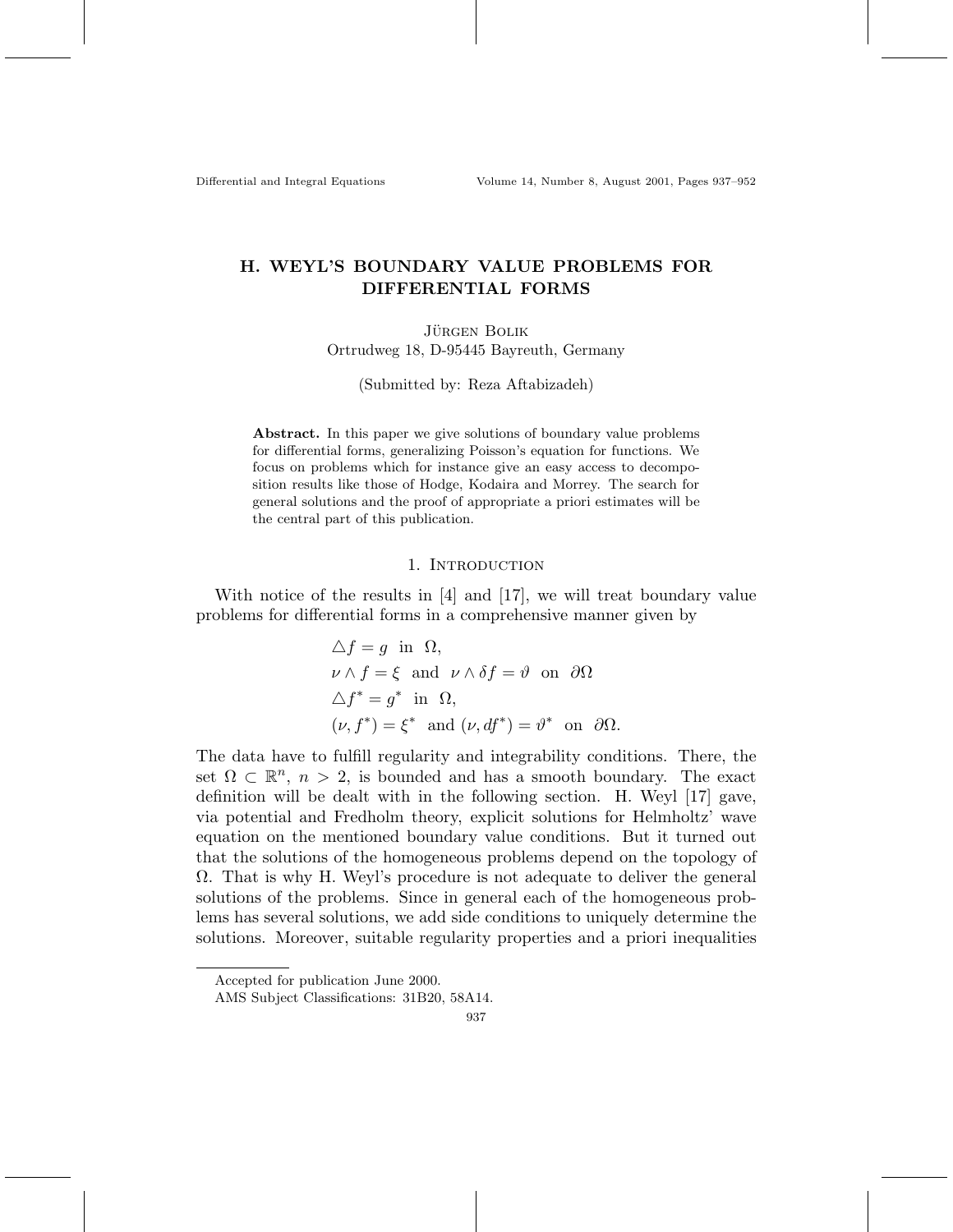for these problems will be presented. We will show that differential forms  $f$ with Euclidian components in  $C^{2,\lambda}(\bar{\Omega})$  satisfy the a priori estimates

$$
||f||_{C^{2,\lambda}(\bar{\Omega})} \le
$$
  
\n
$$
c(|\Delta f||_{C^{0,\lambda}(\bar{\Omega})} + ||\nu \wedge f||_{C^{2,\lambda}(\partial \Omega)} + ||\nu \wedge \delta f||_{C^{1,\lambda}(\partial \Omega)} + \sum_{i=1}^{B_{n-r}} |Y_i[f]|)
$$
  
\n
$$
||f||_{C^{2,\lambda}(\bar{\Omega})} \le
$$
  
\n
$$
c(|\Delta f||_{C^{0,\lambda}(\bar{\Omega})} + ||(\nu, f)||_{C^{2,\lambda}(\partial \Omega)} + ||(\nu, df)||_{C^{1,\lambda}(\partial \Omega)} + \sum_{i=1}^{B_r} |Z_i[f]|).
$$

Here,  $B_i$  are Betti numbers with regard to  $\Omega$ , and  $Y_i[f], Z_i[f]$  are quantities which depend on the topology of  $\Omega$ . Analogously, we get the  $L^p$  estimates

$$
\begin{aligned}\n\|f\|_{W^{2,p}(\Omega)} &\leq \\
c\left(\|\triangle f\|_{L^p(\Omega)} + \|\nu \wedge f\|_{W^{2-\frac{1}{p},p}(\partial\Omega)} + \|\nu \wedge \delta f\|_{W^{1-\frac{1}{p},p}(\partial\Omega)} + \sum_{i=1}^{B_{n-r}} |Y_i[f]| \right) \\
\|f\|_{W^{2,p}(\Omega)} &\leq \\
c\left(\|\triangle f\|_{L^p(\Omega)} + \|(\nu,f)\|_{W^{2-\frac{1}{p},p}(\partial\Omega)} + \|(\nu,df)\|_{W^{1-\frac{1}{p},p}(\partial\Omega)} + \sum_{i=1}^{B_r} |Z_i[f]| \right).\n\end{aligned}
$$

It is obvious that these are the appropriate estimates for our boundary value problems.

Consequently the  $L^2$ -decomposition of Hodge, Kodaira and Morrey (see [11]) easily follows in  $L^p$  and  $C^{\lambda}$  (cf. the end of section 3). Morrey proved this  $L^2$ -decomposition, by using the weak solvability of boundary value problems like ours. The reader who is interested in applications of elliptic theory to boundary value problems for differential forms will gain a lot of dealing with [13]. However, this indirect approach does not deliver the optimal a priori estimates for our boundary value problems. Georgescu [6] gave a priori estimates relating to Hilbert spaces. But those inequalities are not optimal with regard to the data. In [2], special cases of the mentioned a priori estimates are proved. There, the topological restriction that  $B_{n-r}$  or  $B_r$  respectively vanishes was necessary.

## 2. Definitions and requirements

If not stated otherwise, we require that  $n > 2$ ,  $r \in \mathbb{N}_0$ ,  $r \leq n, k \in \mathbb{N}_0$ ,  $\lambda \in (0,1), p \in (1,\infty)$  and  $\sigma \in \mathbb{R}_+ \cup \{0\}$ . Furthermore,  $\Omega \subset \mathbb{R}^n$  is a bounded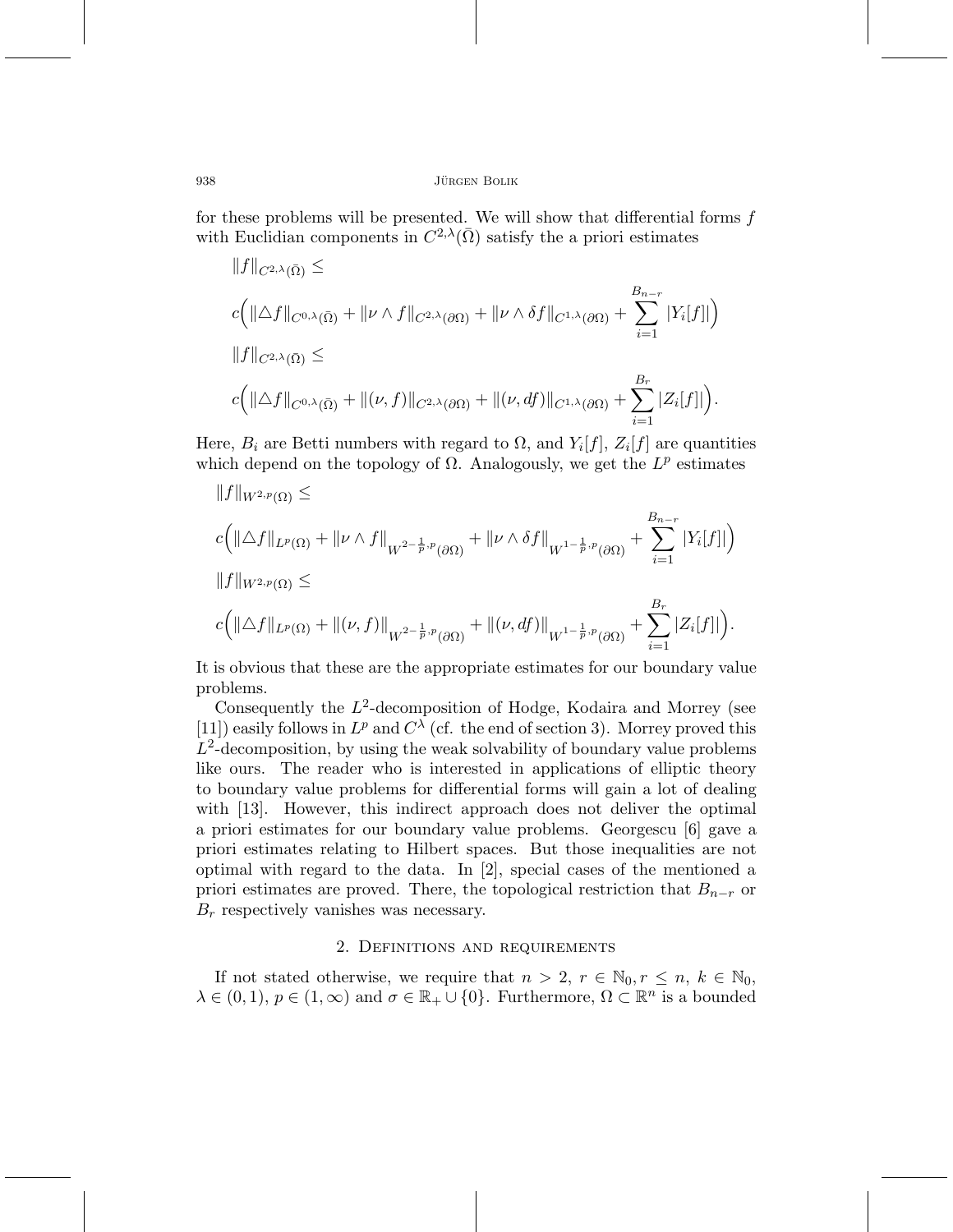set consisting of a finite number of arcwise-connected components  $\Omega_i$ , where  $\overline{\Omega_i} \cap \overline{\Omega_j} = \emptyset$ , if  $i \neq j$  and  $\partial \Omega_i$  belongs to  $C^{\infty}$ .  $\hat{\Omega}$  denotes the complement of  $\overline{\Omega}$ ; i.e.,  $\hat{\Omega} := \mathbb{R}^n \backslash \overline{\Omega}$ .  $B_l$  (and  $\hat{B}_l$ ) means the Betti number concerning the simplicial homology group with regard to *l*-cycles of the set  $\Omega$  (and  $\tilde{\Omega}$ respectively). Throughout this paper, we presuppose that each Betti number  $B_l$  is finite.

For the r-form f and 1-form v, we define a product  $vf := (v, f)$  by

$$
(v, f) := \sum_{i=1}^{n} v_i f_{ij_1,...,j_{r-1}} dx_{j_1} \wedge \cdots \wedge dx_{j_{r-1}}, \text{ if } r \in \mathbb{N} : r \leq n,
$$

and  $(v, f) := 0$ , if  $r = 0$ . Let f and h be r-forms on  $\mathbb{R}^n$ ,  $(f, h) = (f, h)_r$ the Euclidian inner product, g an  $(n - r)$ -form and ∧ Grassmann's wedge product. The Hodge operator *∗* is given by

$$
(*f,g)_{n-r}=(f\wedge g, d^nx)_n.
$$

The exterior derivative  $d$  for differentiable  $r$ -forms is defined as usual. We call the operator  $\delta := (-1)^{n(r+1)} * d *$  codifferential.

Let f be an arbitrary r-form defined on  $\partial\Omega$ , and let  $\nu$  be the 1-form with components which are equal to those of the exterior normal field with unit length. We call the differential form  $\nu f$  the normal component and the differential form  $\tau f := \nu \wedge f$  the tangential component of f.

As usual  $G(x, x')$  denotes the fundamental solution of  $\Delta$ . The 1-forms

$$
\Gamma(x, x') := d_x G(x, x')
$$
 and  $\Gamma'(x, x') := d_{x'} G(x, x')$ 

are given by means of exterior derivatives with regard to  $x$  (i.e.,  $d_x$ ) or  $x'$  $(i.e., d_{x'})$  respectively.

We write  $f \in X^r(\Omega)$ , if f is an r-form on  $\Omega$  with Euclidian components in the space X. For the sake of simplicity, let  $W^{0,p}(\partial\Omega)^r := L^p(\partial\Omega)^r$ . In addition to the commonly used spaces, we introduce

$$
C_{\tau}^{k,\lambda}(\partial \Omega)^{r} := \{ f \in C^{k,\lambda}(\partial \Omega)^{r} : \tau f = 0 \},
$$
  
\n
$$
W_{\tau}^{\sigma,p}(\partial \Omega)^{r} := \{ f \in W^{\sigma,p}(\partial \Omega)^{r} : \tau f = 0 \},
$$
  
\n
$$
C_{\nu}^{k,\lambda}(\partial \Omega)^{r} := \{ f \in C^{k,\lambda}(\partial \Omega)^{r} : \nu f = 0 \},
$$
  
\n
$$
W_{\nu}^{\sigma,p}(\partial \Omega)^{r} := \{ f \in W^{\sigma,p}(\partial \Omega)^{r} : \nu f = 0 \},
$$

$$
\mathcal{Y}(\Omega)^r := \{ f \in C^0(\overline{\Omega})^r \cap C^1(\Omega)^r : df = 0 \text{ and } \delta f = 0 \text{ with } \tau f = 0 \},
$$
  

$$
\mathcal{Z}(\Omega)^r := \{ f \in C^0(\overline{\Omega})^r \cap C^1(\Omega)^r : df = 0 \text{ and } \delta f = 0 \text{ with } \nu f = 0 \}.
$$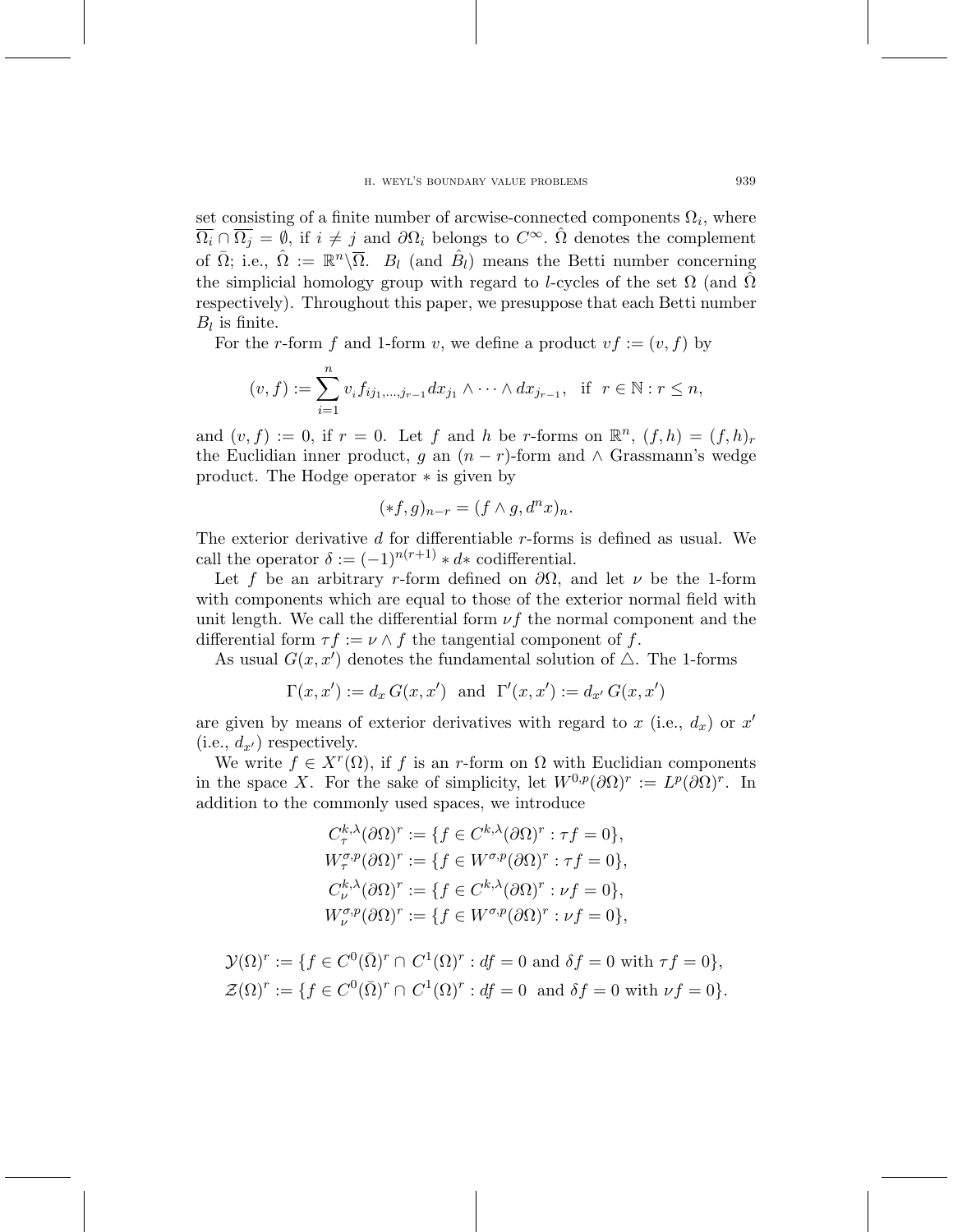Elements f of the spaces  $\mathcal{Y}(\hat{\Omega})^r$  or  $\mathcal{Z}(\hat{\Omega})^r$  fulfill equal conditions to those of  $\mathcal{Y}(\Omega)^r$  or  $\mathcal{Z}(\Omega)^r$  respectively and in addition have the property that the functions  $f_{i_1...i_r}(x)$  uniformly converge to 0 for  $|x| \to \infty$  with regard to all directions. This implies that  $f_{i_1...i_r}(x) \in \mathcal{O}(|x|^{-n+1})$ , if  $|x| \to \infty$ . We call the elements of  $\mathcal{Y}(\Omega)^r$  and  $\mathcal{Y}(\hat{\Omega})^r$  Dirichlet fields and the elements of  $\mathcal{Z}(\Omega)^r$ and  $\mathcal{Z}(\Omega)^r$  Neumann fields.

## 3. Boundary value problems and a priori estimates for differential forms

In this section, we solve integral equations for differential forms in order to find solutions and to deduce a priori inequalities for our boundary value problems. The following results serve to prove these estimates.

**Theorem 1.** a) Let  $f \in C_{\nu}^{k,\lambda}(\partial \Omega)^r$ ,  $x, x' \in \partial \Omega$  and

$$
U_{k,\lambda,r}f(x) := \int_{\partial\Omega} (\nu(x), \nu(x) \wedge (\Gamma'(x, x'), \nu(x') \wedge f(x'))) d\omega_{x'},
$$
  
\n
$$
V_{k,\lambda,r}f(x) := (-1)^r \int_{\partial\Omega} G(x, x') \cdot (\nu(x), \nu(x) \wedge (\nu(x') \wedge f(x'))) d\omega_{x'},
$$
  
\n
$$
U_{k,\lambda,r}^* f(x) := \int_{\partial\Omega} (\nu(x), \Gamma(x, x') \wedge f(x')) d\omega_{x'},
$$
  
\n
$$
V_{k,\lambda,r}^* f(x) := (-1)^{r-1} \int_{\partial\Omega} G(x, x') \cdot (\nu(x), f(x')) d\omega_{x'}.
$$

Then

$$
U_{k,\lambda,r} \in \mathcal{L}(C_{\nu}^{k,\lambda}(\partial \Omega)^{r}, C_{\nu}^{k+1,\lambda}(\partial \Omega)^{r}), \quad V_{k,\lambda,r} \in \mathcal{L}(C_{\nu}^{k,\lambda}(\partial \Omega)^{r}, C_{\nu}^{k+1,\lambda}(\partial \Omega)^{r+1}),
$$
  
\n
$$
U_{k,\lambda,r}^{*} \in \mathcal{L}(C_{\nu}^{k,\lambda}(\partial \Omega)^{r}, C_{\nu}^{k+1,\lambda}(\partial \Omega)^{r}), \quad V_{k,\lambda,r}^{*} \in \mathcal{L}(C_{\nu}^{k,\lambda}(\partial \Omega)^{r}, C_{\nu}^{k+1,\lambda}(\partial \Omega)^{r-1}).
$$
  
\nb) If  $k + \lambda > \sigma$ , then uniquely determined extensions of those operators defined on  $W_{\nu}^{\sigma,p}(\partial \Omega)^{r}$  exist. These operators have the properties  
\n
$$
U_{\sigma,p,r} \in \mathcal{L}(W_{\nu}^{\sigma,p}(\partial \Omega)^{r}, W_{\nu}^{\sigma+1,p}(\partial \Omega)^{r}), \quad V_{\sigma,p,r} \in \mathcal{L}(W_{\nu}^{\sigma,p}(\partial \Omega)^{r}, W_{\nu}^{\sigma+1,p}(\partial \Omega)^{r+1}),
$$
  
\n
$$
U_{\sigma,p,r}^{*} \in \mathcal{L}(W_{\nu}^{\sigma,p}(\partial \Omega)^{r}, W_{\nu}^{\sigma+1,p}(\partial \Omega)^{r}), \quad V_{\sigma,p,r}^{*} \in \mathcal{L}(W_{\nu}^{\sigma,p}(\partial \Omega)^{r}, W_{\nu}^{\sigma+1,p}(\partial \Omega)^{r-1}).
$$

**Proof.** To prove the assertion with regard to the operators  $U$  and  $U^*$ , we confine ourselves to the nontrivial cases for  $r < n$ . By means of

$$
(\Gamma'(x, x'), \nu(x') \wedge f(x')) = f(x')(\nu(x'), \Gamma'(x, x')) - \nu(x') \wedge (\Gamma'(x, x'), f(x')) \tag{1}
$$
  
in addition to

$$
Uf(x) = (\nu(x), \nu(x) \wedge (\int_{\partial \Omega} f(x') \cdot (\nu(x'), \Gamma'(x, x')) d\omega_{x'}
$$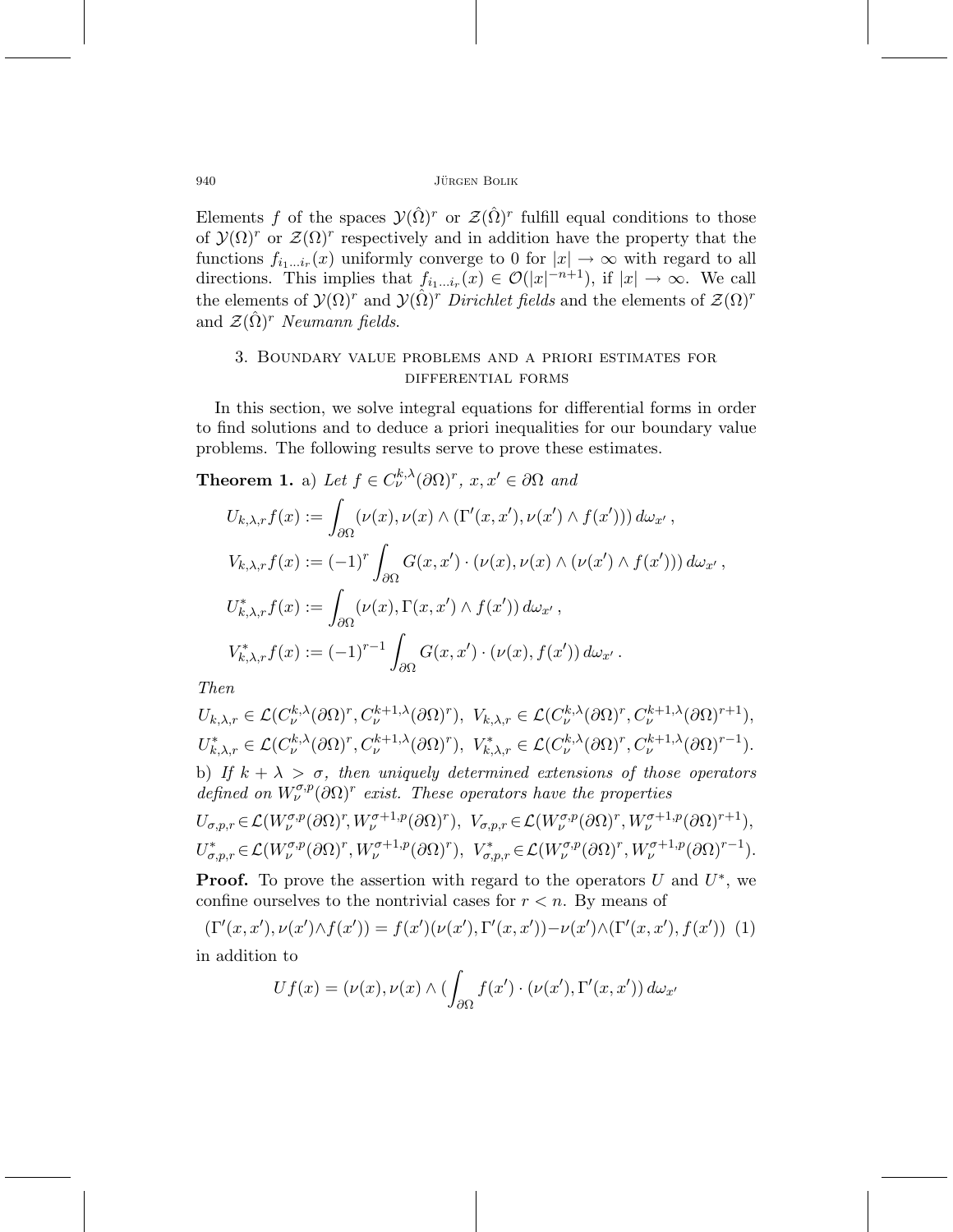h. weyl's boundary value problems 941

$$
+\int_{\partial\Omega} ((\nu(x)-\nu(x'))\wedge(\Gamma'(x,x'),f(x')))\,d\omega_{x'}))\tag{2}
$$

we have shown that the operator  $U$  consists of more familiar terms. Analogously the equation

$$
(\nu(x), \Gamma(x, x') \wedge f(x'))= f(x')(\nu(x), \Gamma(x, x')) - \Gamma(x, x') \wedge (\nu(x) - \nu(x'), f(x'))
$$
(3)

delivers a suitable decomposition for U*∗*:

$$
U^* f(x) = \int_{\partial \Omega} f(x') (\nu(x), \Gamma(x, x')) d\omega_{x'}
$$
  
 
$$
- \int_{\partial \Omega} (\Gamma(x, x') \wedge (\nu(x) - \nu(x'), f(x'))) d\omega_{x'}.
$$
 (4)

For a detailed proof of the required estimates the reader will be referred to  $[2]$ ,  $[7]$  and  $[15]$ . With these results, the inequalities for the operators V and  $V^*$  will also be given.  $\Box$ 

**Definition 1.** Let  $r \in \mathbb{N}, r \leq n, k_1, k_2 \in \mathbb{N}_0$  and  $\sigma_1, \sigma_2 \in \mathbb{R}^+ \cup \{0\}$ . Referring to the operators of Theorem 1, let

$$
W_{k_1,k_2,\lambda,r} := \begin{pmatrix} U_{k_1,\lambda,r} & -V_{k_2,\lambda,r-1} \\ 0 & U_{k_2,\lambda,r-1} \end{pmatrix}, W_{\sigma_1,\sigma_2,p,r} := \begin{pmatrix} U_{\sigma_1,p,r} & -V_{\sigma_2,p,r-1} \\ 0 & U_{\sigma_2,p,r-1} \end{pmatrix},
$$
  
\n
$$
W_{k_1,k_2,\lambda,r}^* := \begin{pmatrix} U_{k_1,\lambda,r}^* & 0 \\ -V_{k_1,\lambda,r}^* & U_{k_2,\lambda,r-1}^* \end{pmatrix}, W_{\sigma_1,\sigma_2,p,r}^* := \begin{pmatrix} U_{\sigma_1,p,r}^* & 0 \\ -V_{\sigma_1,p,r}^* & U_{\sigma_2,p,r-1}^* \end{pmatrix},
$$
  
\n
$$
M_{k_1,k_2,\lambda,r} := \begin{pmatrix} U_{k_1,\lambda,r-1}^* & -V_{k_2,\lambda,r}^* \\ 0 & U_{k_2,\lambda,r}^* \end{pmatrix}, M_{\sigma_1,\sigma_2,p,r} := \begin{pmatrix} U_{\sigma_1,p,r-1}^* & -V_{\sigma_2,p,r}^* \\ 0 & U_{\sigma_2,p,r}^* \end{pmatrix}.
$$

We abbreviate:  $W_r := W_{k_1, k_2, \lambda, r}$ ,  $W_r^* := W_{k_1, k_2, \lambda, r}^*$  and  $M_r := M_{k_1, k_2, \lambda, r}$ .

**Remark 1.** If  $r \in \mathbb{N}, r < n, \sigma = 0$  and  $p = 2$ , then the operators  $U_{\sigma,p,r}$  and  $U^*_{\sigma,p,r}$  as well as the operators  $V_{\sigma,p,r}$  and  $V^*_{\sigma,p,r}$  are adjoint operators with respect to the inner product  $\langle \cdot, \cdot \rangle : L^2(\partial \Omega)^r \times L^2(\partial \Omega)^r \longrightarrow \mathbb{R}$  given by

$$
\langle f, g \rangle := \int_{\partial \Omega} (f(x), g(x)) \, d\omega_x = \frac{1}{r!} \sum_{j_i \in \{1, \dots, n\}} \int_{\partial \Omega} f_{j_1 \dots j_r}(x) g_{j_1 \dots j_r}(x) \, d\omega_x \, .
$$

**Lemma 1.** Let  $r \in \mathbb{N}$ ,  $r < n$ . We presuppose that  $\psi \in C^0_{\nu}(\partial \Omega)^r$ ,  $\varphi \in C^1_{\nu}(\partial \Omega)^r$  $C^0_{\nu}(\partial\Omega)^{r-1}, \psi^* \in C^0_{\nu}(\partial\Omega)^{r-1}, \varphi^* \in C^0_{\nu}(\partial\Omega)^r$  and set  $\phi := (\psi, \varphi), \psi^* :=$  $(\psi^*, \varphi^*)$ . Moreover, let

$$
f_{\phi}(x) := -\int_{\partial\Omega} (\varphi(x') \wedge \nu(x') \cdot G(x, x')) d\omega_{x'} + \int_{\partial\Omega} (\Gamma'(x, x'), \nu(x') \wedge \psi(x')) d\omega_{x'}
$$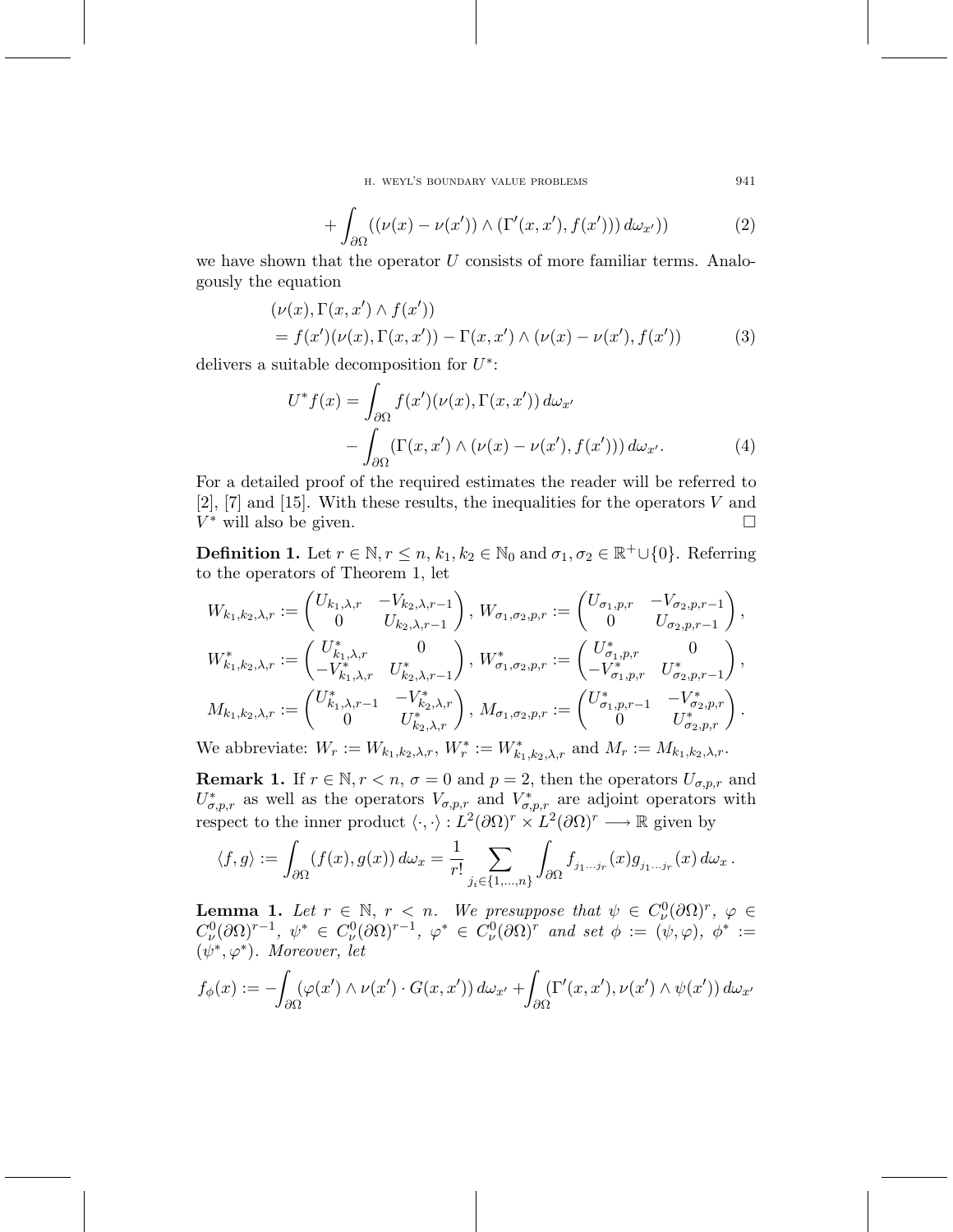$$
f_{\phi^*}^*(x) := \int_{\partial\Omega} \varphi^*(x') \cdot G(x, x') \, d\omega_{x'} - \int_{\partial\Omega} (\psi^*(x') \wedge \Gamma(x, x')) \, d\omega_{x'} \, ,
$$

where  $x \in \mathbb{R}^n \setminus \partial \Omega$ . These r-forms are harmonic differential forms,  $\phi$  is a solution of the inhomogeneous integral equation

$$
(\pm \frac{1}{2}I + W_r)\phi = \begin{pmatrix} (\nu, \nu \wedge f) \\ (-1)^{r-1}(\nu, \nu \wedge \delta f) \end{pmatrix}
$$

and  $\phi^*$  of the inhomogeneous integral equation

$$
(\mp \frac{1}{2}I + M_r)\phi^* = \begin{pmatrix} (-1)^r(\nu, f^*) \\ (\nu, df^*) \end{pmatrix}.
$$

The upper signs are used if we approximate in  $\Omega$  along the direction of the exterior normal, and the lower signs are used if we approximate in  $\hat{\Omega}$  opposite to this direction.

**Proof.** Here we give a short outline of the proof of [2], Lemma E4, which in general follows the arguments of [17]. By means of

$$
\int_{\partial\Omega} (\Gamma'(x, x'), \nu(x') \wedge \psi(x')) d\omega_{x'} = -\delta \int_{\partial\Omega} (\nu(x') \wedge \psi(x') \cdot G(x, x')) d\omega_{x'} \tag{5}
$$

$$
\int_{\partial\Omega} (\Gamma(x, x') \wedge \psi^*(x')) \, d\omega_{x'} = d \int_{\partial\Omega} \psi^*(x') \cdot G(x, x') \, d\omega_{x'}
$$
\n<sup>(6)</sup>

the equations

$$
\delta f(x) = (-1)^{r-1} \int_{\partial \Omega} (\Gamma'(x, x'), \nu(x') \wedge \varphi(x')) d\omega_{x'}
$$
 (7)

$$
df^*(x) = \int_{\partial\Omega} (\Gamma(x, x') \wedge \varphi^*(x')) \, d\omega_{x'}
$$
\n(8)

are inferred. Let v be a suitable extension of  $\nu$ , and let x be a point outside of the set  $\partial\Omega$ . Then we get, with regard to the form f,

$$
(v(x), v(x) \wedge f(x)) = -(V\varphi)(x) + (U\psi)(x)
$$
\n(9)

$$
(v(x), v(x) \wedge \delta f(x)) = (-1)^{r-1} (U\varphi)(x).
$$
 (10)

Analogously, we obtain, with regard to the form  $f^*$ ,

$$
(v(x), f^*(x)) = (-1)^{r-1} (V^*\varphi^*)(x) + (-1)^r (U^*\psi^*)(x), \tag{11}
$$

$$
(v(x), df^*(x)) = (U^*\varphi^*)(x). \tag{12}
$$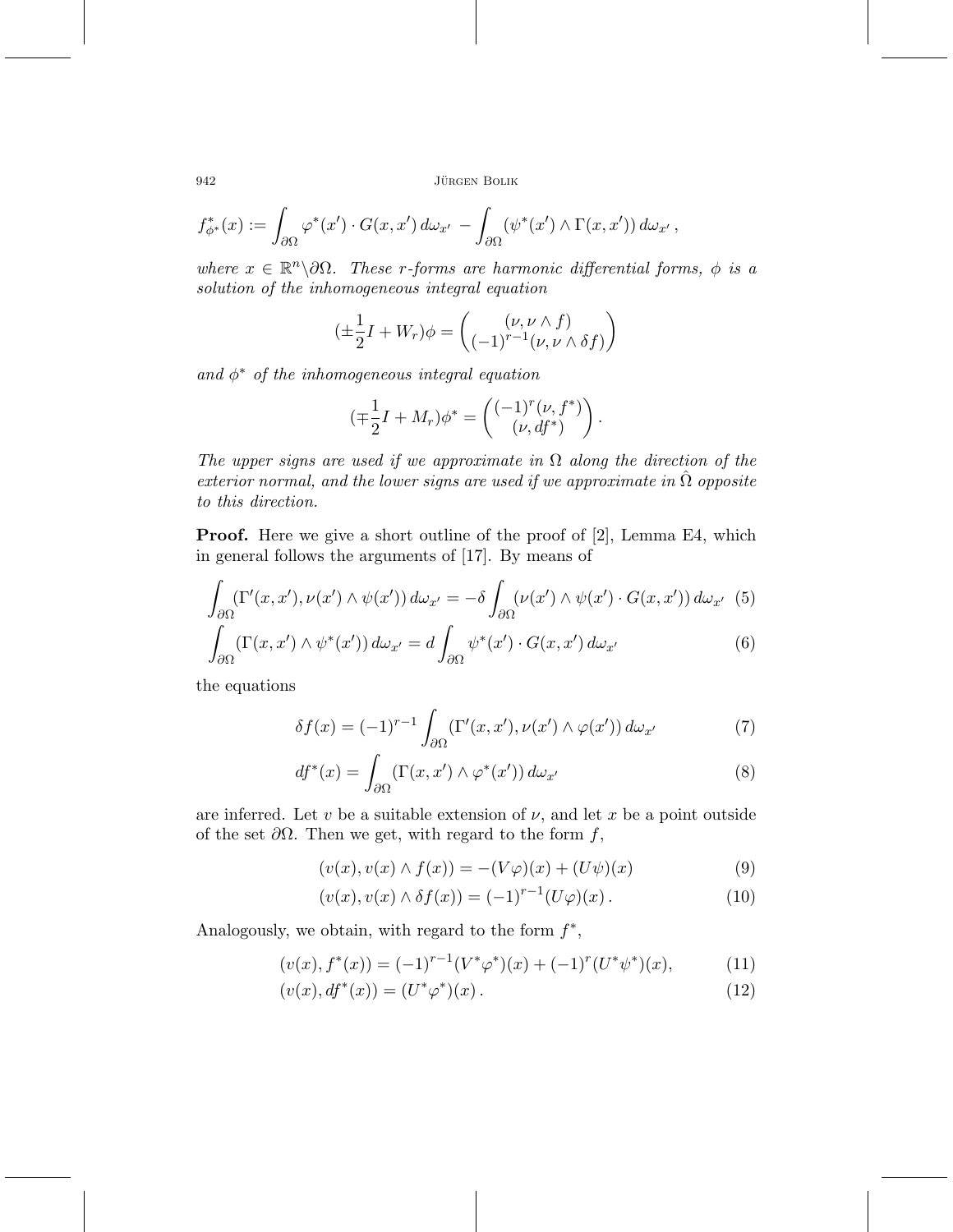Let  $0 < s, s^* < n, \gamma \in C^0(\partial\Omega)^{s-1}, \kappa := \nu \wedge \gamma$  and  $\kappa^* \in C^0_{\nu}(\partial\Omega)^{s^*}.$  By means of the equations

$$
v(x) \wedge (\Gamma'(x, x'), \kappa(x')) = -(\Gamma'(x, x'), v(x) \wedge \kappa(x')) + \kappa(x')(v(x), \Gamma'(x, x'))
$$
\n(13)  
\n
$$
(v(x), \Gamma(x, x') \wedge \kappa^*(x')) = -\Gamma(x, x') \wedge (v(x), \kappa^*(x')) + \kappa^*(x')(v(x), \Gamma(x, x'))
$$
\n(14)

and a Taylor expansion of the factors  $v_i(x)\nu_j(x') - v_j(x)\nu_i(x')$  the asserted integral equations are proven.  $\Box$ 

**Definition 2.** Provided that f is a integrable r-form on  $\partial\Omega$ , we set

$$
Y_i[f] := -\int_{\partial\Omega} (f, \tau \hat{z}^i) d\omega, \ i = 1, \dots, B_{n-r},
$$
  

$$
Z_i[f] := -\int_{\partial\Omega} (f, \nu \hat{y}^i) d\omega, \ i = 1, \dots, B_r,
$$

where  $\{\hat{z}^i\}_{i=1,\dots,B_{n-r}}$  denotes a basis of  $\mathcal{Z}(\hat{\Omega})^{r-1}$  and  $\{\hat{y}^i\}_{i=1,\dots,B_r}$  denotes a basis of  $\mathcal{Y}(\hat{\Omega})^{r+1}$ .

**Theorem 2.** Let  $r \in \mathbb{N}$ ,  $r < n$ ,  $k \in \mathbb{N}$  and  $f \in C^{k,\lambda}(\overline{\Omega})^r$ . There exist positive constants  $c = c(n, r, k, \lambda, \Omega)$  such that

$$
||f||_{C^{k,\lambda}(\bar{\Omega})} \leq c(||df||_{C^{k-1,\lambda}(\bar{\Omega})} + ||\delta f||_{C^{k-1,\lambda}(\bar{\Omega})} + ||\nu \wedge f||_{C^{k,\lambda}(\partial \Omega)} + \sum_{i=1}^{B_{n-r}} |Y_i[f]|)
$$
  

$$
||f||_{C^{k,\lambda}(\bar{\Omega})} \leq c(||df||_{C^{k-1,\lambda}(\bar{\Omega})} + ||\delta f||_{C^{k-1,\lambda}(\bar{\Omega})} + ||(\nu, f)||_{C^{k,\lambda}(\partial \Omega)} + \sum_{i=1}^{B_r} |Z_i[f]|).
$$

Moreover, there exist positive constants  $c = c(n, r, k, p, \Omega)$  such that

$$
||f||_{W^{k,p}(\Omega)} \le
$$
  
\n
$$
c(||df||_{W^{k-1,p}(\Omega)} + ||\delta f||_{W^{k-1,p}(\Omega)} + ||\nu \wedge f||_{W^{k-\frac{1}{p},p}(\partial\Omega)} + \sum_{i=1}^{B_{n-r}} |Y_i[f]|)
$$
  
\n
$$
||f||_{W^{k,p}(\Omega)} \le
$$
  
\n
$$
c(||df||_{W^{k-1,p}(\Omega)} + ||\delta f||_{W^{k-1,p}(\Omega)} + ||(\nu, f)||_{W^{k-\frac{1}{p},p}(\partial\Omega)} + \sum_{i=1}^{B_r} |Z_i[f]|),
$$
  
\nwhere  $W^{0,p}(\Omega) := L^p(\Omega)$ .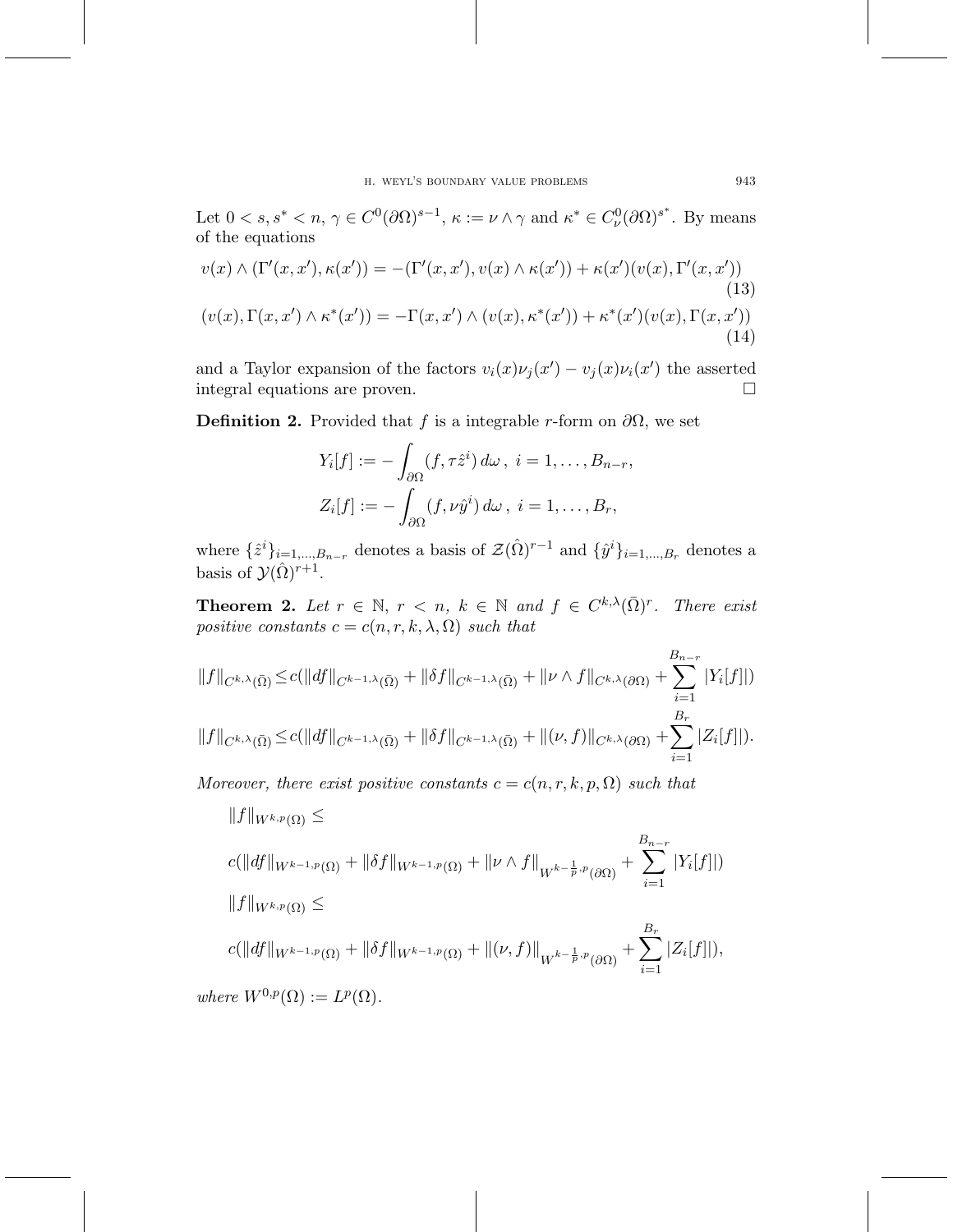The result is a generalization of results in [1] and [16]. With respect to r and k the estimates of  $[2]$  and  $[3]$  are special cases of the inequalities presented above. The suitable boundary value problems will be found in [10] and for  $n = 3$  in [9] and [14].

**Proof.** According to [10], a form  $f \in C^{1,\lambda}(\overline{\Omega})^r$  is decomposable as follows:

$$
f(x) = d\left(\int_{\Omega} (\delta f)(x') \cdot G(x, x') dx' - \int_{\partial \Omega} (\nu f)(x') \cdot G(x, x') d\omega_{x'}\right)
$$

$$
+ \delta\left(\int_{\Omega} (df)(x') \cdot G(x, x') dx' - \int_{\partial \Omega} (\nu \wedge f)(x') \cdot G(x, x') d\omega_{x'}\right), \quad (15)
$$

where  $x \in \Omega$ . From potential theory the integral operators given by

$$
G_{\Omega}f(x) := \int_{\Omega} G(x, x') f(x') dx' \text{ and } G_{\partial\Omega}f(x) := \int_{\partial\Omega} G(x, x') f(x') d\omega_{x'}
$$

are well-known. We take from [2] and [12] that the operators  $G_{\Omega}$  belong to  $\mathcal{L}(C^{k-1,\lambda}(\bar{\Omega}), C^{k+1,\lambda}(\bar{\Omega}))$  or  $\mathcal{L}(W^{k-1,p}(\Omega), W^{k+1,p}(\Omega))$  and from [2] and [18] that the operators  $G_{\partial\Omega}$  are in  $\mathcal{L}(C^{k,\lambda}(\partial\Omega), C^{k+1,\lambda}(\overline{\Omega}))$  or  $\mathcal{L}(W^{k-\frac{1}{p},p}(\partial\Omega),$  $W^{k+1,p}(\Omega)$ ). As shown in [10], to each basis  $\{e_i^*\}_{i=1,\dots,B_{n-r}}$  of  $\mathcal{N}(\frac{1}{2}I+U^*_{0,\lambda,r-1})$ we get forms  $\hat{z}^j \in \mathcal{Z}(\hat{\Omega})^{r-1}$  such that

$$
\int_{\partial\Omega} (e_i^*(x), \hat{z}^j(x)) d\omega_x = \delta_{ij}, \ i, j \in \{1, \dots, B_{n-r}\}.
$$
 (16)

If  $h \in \mathcal{R}(\frac{1}{2}I + U^*_{0,\lambda,r-1})$ , then there is a solution  $g \in C^{1,\lambda}_\nu(\partial \Omega)^{r-1}$  of

$$
(\frac{1}{2}I + U_{0,\lambda,r-1}^*)g = h, \text{ where } \int_{\partial\Omega} (g, \hat{z}^i) d\omega = Y_i, \ i = 1, \dots, B_{n-r}. \tag{17}
$$

Additional, we define  $g_0 := \sum_{i=1}^{B_{n-r}} Y_i e_i^*$  and  $g_1 := g - g_0$ . Banach's open mapping theorem delivers the estimates

$$
||g_1||_{C^{k,\lambda}(\partial\Omega)} \le c||(\frac{1}{2}I + U^*_{k,\lambda,r-1})g_1||_{C^{k,\lambda}(\partial\Omega)}
$$
\n(18)

$$
||g_1||_{W^{k-\frac{1}{p},p}(\partial\Omega)} \le c ||(\frac{1}{2}I + U^*_{k-\frac{1}{p},p,r-1})g_1||_{W^{k-\frac{1}{p},p}(\partial\Omega)}.
$$
 (19)

We derive then from our conclusions and [10] the inequalities

$$
\|(\nu, f)\|_{C^{k,\lambda}(\partial\Omega)} \le c(\|df\|_{C^{k-1,\lambda}(\partial\Omega)} + \|\delta f\|_{C^{k-1,\lambda}(\partial\Omega)}
$$
  

$$
+ \|\nu \wedge f\|_{C^{k,\lambda}(\partial\Omega)} + \sum_{i=1}^{B_{n-r}} |Y_i|)
$$
  

$$
\|( \nu, f)\|_{W^{k-\frac{1}{p},p}(\partial\Omega)} \le c(\|df\|_{W^{k-1,p}(\partial\Omega)} + \|\delta f\|_{W^{k-1,p}(\partial\Omega)}
$$
 (20)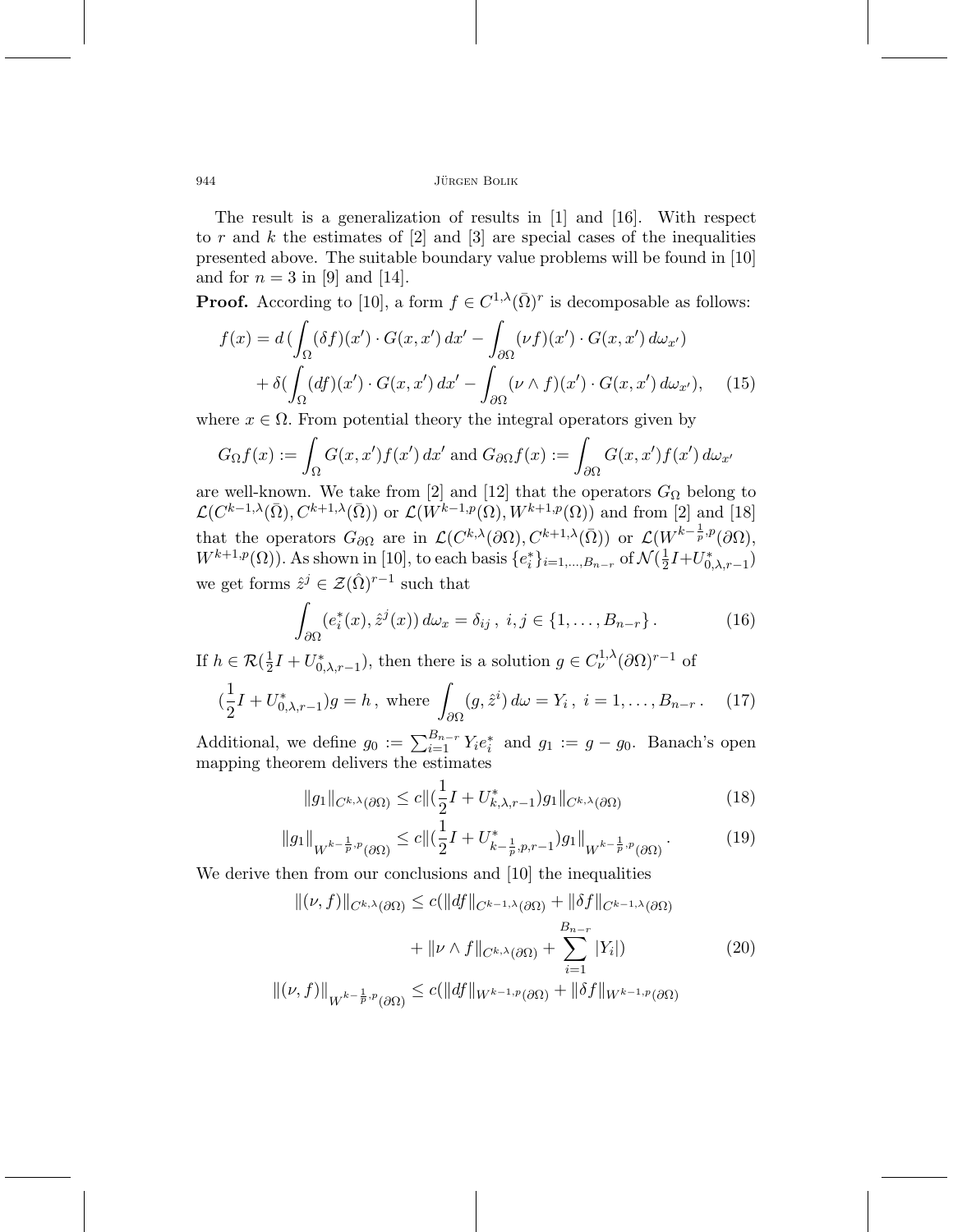h. weyl's boundary value problems 945

$$
+ \| \nu \wedge f \|_{W^{k-\frac{1}{p},p}(\partial \Omega)} + \sum_{i=1}^{B_{n-r}} |Y_i|) . \tag{21}
$$

As can easily be shown, the corresponding dual results are included in the latter ones.  $\Box$ 

**Definition 3.** Let  $r \in \mathbb{N}$ ,  $r < n$  and either  $(\Omega', B'_r) = (\Omega, B_r)$  or  $(\Omega', B'_r) =$  $(\hat{\Omega}, \hat{B}_r)$ . As usual,  $\hat{\Omega}'$  denotes the set  $\mathbb{R}^n \backslash \overline{\Omega'}$ . Moreover,  $\{\hat{z}^i\}_{i=1,\dots,B_{n-r}'}$  is a basis of  $\mathcal{Z}(\hat{\Omega}')^{r-1}$  and  $\{\hat{y}^i\}_{i=1,\dots,B_r'}$  is a basis of  $\mathcal{Y}(\hat{\Omega}')^{r+1}$ .

a) We presuppose that  $\xi \in C^{2,\lambda}_\tau(\partial \Omega')^{r+1}, \ \vartheta \in C^{1,\lambda}_\tau(\partial \Omega')^r, \ Y_i \in \mathbb{R}$  and

$$
g \in \{ g \in C^{0,\lambda}(\bar{\Omega}')^r \cap L^2(\Omega')^r : \int_{\Omega'} (g, y) dx = \int_{\partial \Omega'} (\vartheta, y) d\omega \text{ for all } y \in \mathcal{Y}(\Omega')^r \}.
$$

Then the boundary problem

$$
\Delta f = g \text{ in } \Omega'
$$
  
\n
$$
\nu \wedge f = \xi \text{ and } \nu \wedge \delta f = \vartheta \text{ on } \partial \Omega'
$$
  
\n
$$
-\int_{\partial \Omega'} (f, \tau \hat{z}^i) d\omega = Y_i, \quad i = 1, \dots, B'_{n-r},
$$

will be called a  $\triangle$ -*Dirichlet problem* or  $\triangle_{\mathcal{D},\lambda,r}(\Omega',g,\xi,\vartheta,Y_i)$ . If the topological constraint is not taken into account, we speak of a  $\triangle$ -Dirichlet problem as well. For this the abbreviation  $\Delta_{\mathcal{D},\lambda,r}(\Omega',g,\xi,\vartheta)$  will be used.

b) We presuppose that  $\xi^* \in C^{2,\lambda}_\nu(\partial \Omega')^{r-1}, \ \vartheta^* \in C^{1,\lambda}_\nu(\partial \Omega')^r, \ Z_i \in \mathbb{R}$  and  $g^* \in \{g^* \in C^{0,\lambda}(\bar{\Omega}')^r \cap L^2(\Omega')^r : \rho$ Ω*0*  $(g^*, z)dx =$ ∂Ω*0*  $(\vartheta^*, z) d\omega$  for all  $z \in \mathcal{Z}(\Omega')^r$ .

Then the boundary problem

$$
\Delta f^* = g^* \text{ in } \Omega'
$$
  
\n
$$
(\nu, f^*) = \xi^* \text{ and } (\nu, df^*) = \vartheta^* \text{ on } \partial \Omega'
$$
  
\n
$$
-\int_{\partial \Omega'} (f, \nu \hat{y}^i) d\omega = Z_i, i = 1, \dots, B'_r,
$$

will be called a  $\triangle$ -Neumann problem or  $\triangle_{\mathcal{N},\lambda,r}(\Omega', g^*, \xi^*, \vartheta^*, Z_i)$ . Without the topological constraint, we also speak of a  $\triangle$ -Neumann problem and use the abbreviation  $\Delta_{\mathcal{N},\lambda,r}(\Omega', g^*, \xi^*, \vartheta^*)$ .

**Remark 2.** a) The solutions of  $\triangle$ -Neumann problems are always solutions of  $\triangle$ -Dirichlet problems and vice versa.

b) The solutions of the homogeneous Dirichlet problems  $\Delta_{\mathcal{D},\lambda,r}(\Omega,0,0,0)$ are just Dirichlet fields  $\mathcal{Y}(\Omega)^r$  and the solutions of the homogeneous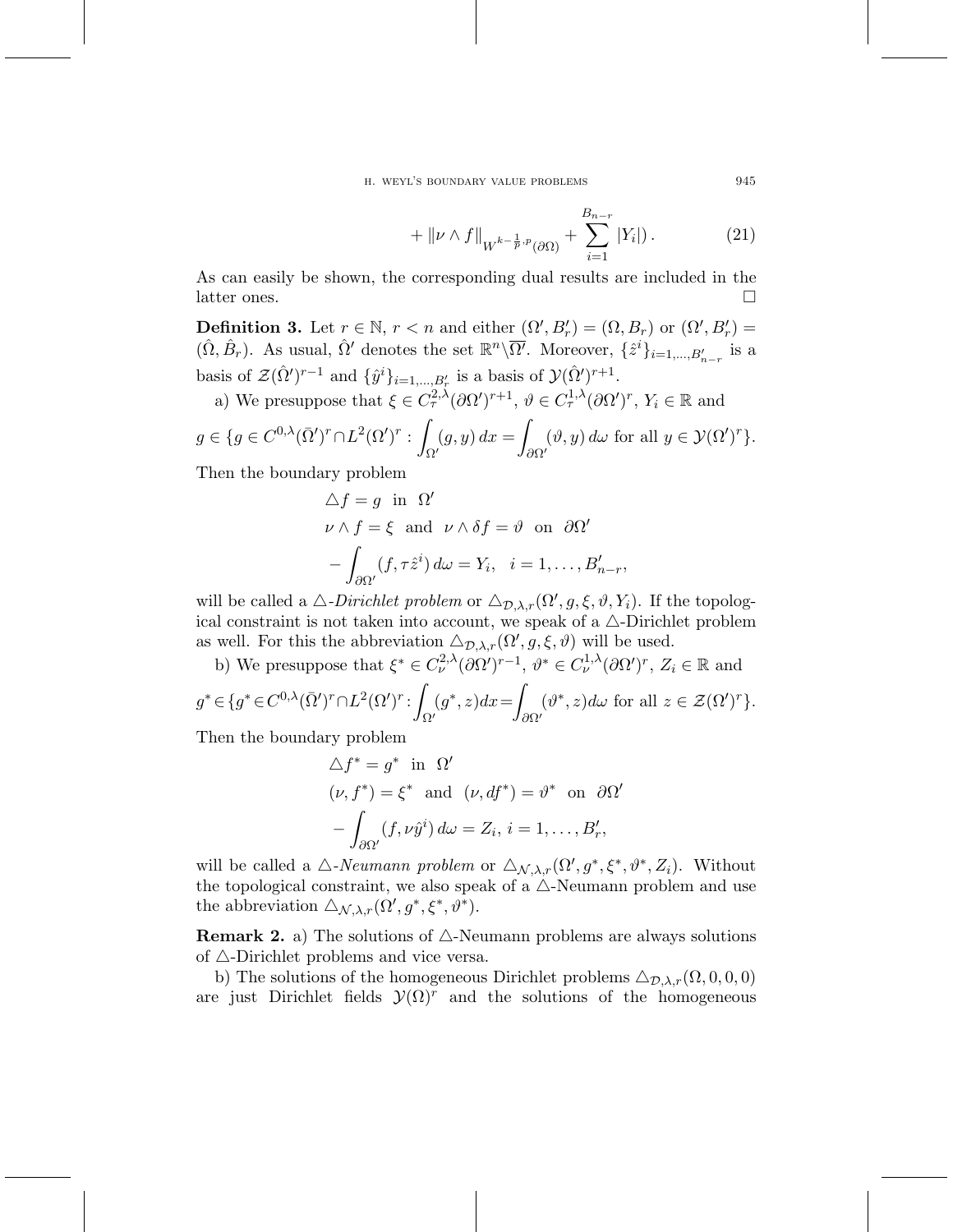Neumann problems  $\Delta_{\mathcal{N},\lambda,r}(\Omega,0,0,0)$  are Neumann fields  $\mathcal{Z}(\Omega)^r$ . This can easily be shown by Green's integral formulas. Therefore, we ascertain that the dimension of the linear space of solutions concerning the first problem is given by  $B_{n-r}$ , and those relating to the latter is given by  $B_r$  (cf. [5], [10]).

**Theorem 3.** Let  $r \in \mathbb{N}$ ,  $r < n$ ,  $\lambda \in (0,1)$  and  $p \in (1,\infty)$ . It is assumed that  $g \in C^{0,\lambda}(\bar{\Omega})^r$ ,  $\xi \in C^{2,\lambda}_\tau(\partial \Omega)^{r+1}$ ,  $\vartheta \in C^{1,\lambda}_\tau(\partial \Omega)^r$ ,  $g^* \in C^{0,\lambda}(\bar{\Omega})^r$ ,  $\xi^* \in$  $C_{\nu}^{2,\lambda}(\partial\Omega)^{r-1}$  and  $\vartheta^* \in C_{\nu}^{1,\lambda}(\partial\Omega)^r$ .

a) The problems  $\Delta_{\mathcal{D},\lambda,r}(\Omega,g,\xi,\vartheta,Y_i)$  and  $\Delta_{\mathcal{N},\lambda,r}(\Omega,g^*,\xi^*,\vartheta^*,Z_i)$  respectively have uniquely determined solutions  $f \in C^{2,\lambda}(\bar{\Omega})^r$ . b) Any r-form  $f \in C^{2,\lambda}(\overline{\Omega})^r$  satisfies the estimates

$$
||f||_{C^{2,\lambda}(\bar{\Omega})} \le
$$
  
\n
$$
c(||\triangle f||_{C^{0,\lambda}(\bar{\Omega})} + ||\nu \wedge f||_{C^{2,\lambda}(\partial\Omega)} + ||\nu \wedge \delta f||_{C^{1,\lambda}(\partial\Omega)} + \sum_{i=1}^{B_{n-r}} |Y_i[f]|),
$$
  
\n
$$
||f||_{C^{2,\lambda}(\bar{\Omega})} \le
$$
  
\n
$$
c(||\triangle f||_{C^{0,\lambda}(\bar{\Omega})} + ||(\nu, f)||_{C^{2,\lambda}(\partial\Omega)} + ||(\nu, df)||_{C^{1,\lambda}(\partial\Omega)} + \sum_{i=1}^{B_r} |Z_i[f]|),
$$
  
\n
$$
||f||_{W^{2,p}(\Omega)} \le
$$
  
\n
$$
c(||\triangle f||_{L^p(\Omega)} + ||\nu \wedge f||_{W^{2-\frac{1}{p},p}(\partial\Omega)} + ||\nu \wedge \delta f||_{W^{1-\frac{1}{p},p}(\partial\Omega)} + \sum_{i=1}^{B_{n-r}} |Y_i[f]|),
$$
  
\n
$$
||f||_{W^{2,p}(\Omega)} \le
$$
  
\n
$$
c(||\triangle f||_{L^p(\Omega)} + ||(\nu, f)||_{W^{2-\frac{1}{p},p}(\partial\Omega)} + ||(\nu, df)||_{W^{1-\frac{1}{p},p}(\partial\Omega)} + \sum_{i=1}^{B_r} |Z_i[f]|),
$$

where  $c = c(n, r, \lambda, \Omega)$  and  $c = c(n, r, p, \Omega)$  respectively are positive constants.

**Proof.** Let  $\tilde{\xi} \in C^{2,\lambda}_{\tau}(\partial \Omega)^{r+1}, \ \tilde{\xi}^* \in C^{2,\lambda}_{\nu}(\partial \Omega)^{r-1}, \ \tilde{\vartheta} \in C^{1,\lambda}_{\tau}(\partial \Omega)^{r}$  and  $\tilde{\vartheta}^* \in C^{1,\lambda}_{\tau}(\partial \Omega)^{r}$  $C^{1,\lambda}_{\nu}(\partial\Omega)^r$ . The differential form  $f_{\phi}|_{\Omega}$ , defined in Lemma 1, is a solution of  $\Delta_{\mathcal{D},\lambda,r}(\Omega,0,\tilde{\xi},\tilde{\vartheta}),$  if  $\phi$  satisfies the integral equation

$$
(\frac{1}{2}I + W_{2,1,\lambda,r})\phi = \begin{pmatrix} (\nu, \tilde{\xi}) \\ (-1)^{r-1} (\nu, \tilde{\vartheta}) \end{pmatrix}.
$$
 (22)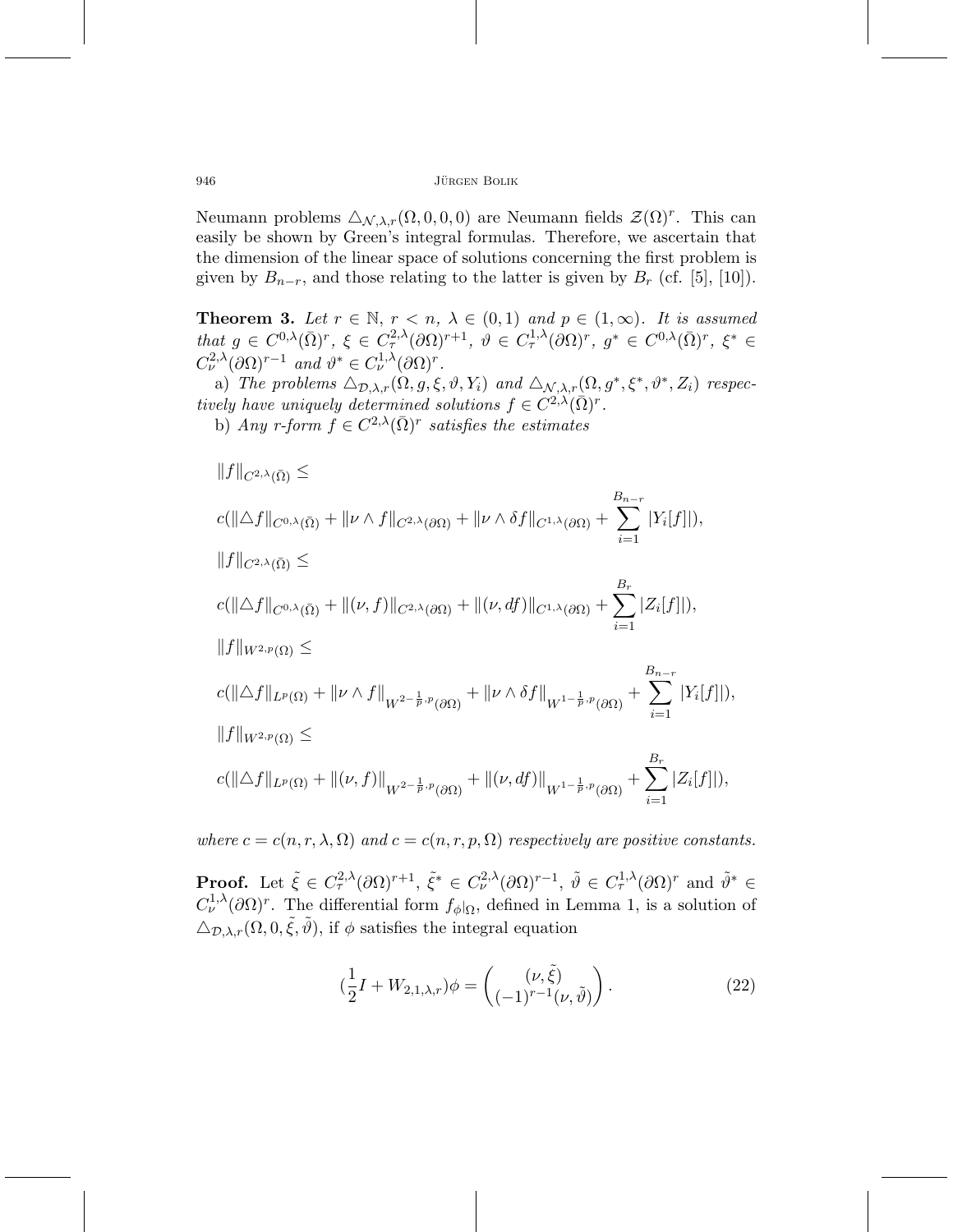Furthermore, the differential form  $f_{\phi^*}^{\ast}$  from Lemma 1 is a solution of  $\Delta_{\mathcal{N},\lambda,r}(\Omega,0,\tilde{\xi}^*,\tilde{\vartheta}^*)$ , if  $\phi^*$  satisfies the integral equation

$$
\left(-\frac{1}{2}I + M_{2,1,\lambda,r}\right)\phi^* = \left(\begin{matrix} (-1)^r \tilde{\xi}^* \\ \tilde{\vartheta}^* \end{matrix}\right). \tag{23}
$$

Supposing  $\phi^* = (\psi^*, \varphi^*) \in \mathcal{N}(-\frac{1}{2}I + M_{2,1,\lambda,r})$  we get

$$
(\frac{1}{2}I - U_{2,\lambda,r-1}^*)\psi^* + V_{1,\lambda,r}^*\varphi^* = 0
$$
\n(24)

$$
(\frac{1}{2}I - U_{1,\lambda,r}^*)\varphi^* = 0.
$$
\n(25)

Therefore, the form  $f_{\phi^*}^*|_{\Omega}$  is a solution of  $\Delta_{\mathcal{N},\lambda,r}(\Omega,0,0,0)$  and thus a Neumann field. Referring to the equation

$$
df_{\phi^*}^*(x) = \int_{\partial\Omega} (\Gamma(x, x') \wedge \varphi^*(x')) \, d\omega_{x'}
$$
 (26)

and [10], Satz 7.2, we conclude that the form  $df^*_{\phi^*}|_{\hat{\Omega}}$  is a Dirichlet field. Moreover, the just-mentioned theorem yields  $(\nu, df^*_{\phi^*}) = \varphi^*$ . Because of that, the integrability condition for the Neumann field  $f^*_{\phi^*}|_{\Omega}$ ,

$$
\int_{\partial\Omega} ((\nu, df_{\phi^*}^*), z) d\omega = 0 \text{ for all } z \in \mathcal{Z}(\Omega)^r,
$$
\n(27)

entails

$$
\int_{\partial\Omega} (\varphi^*, z) \, d\omega = 0 \text{ for all } z \in \mathcal{Z}(\Omega)^r. \tag{28}
$$

The only solution of the equations (25) and (28) is  $\varphi^* = 0$ . Let

$$
\tilde{f}^* := f_{\phi^*}^*|_{\Omega} + z, \text{ where } z \in \mathcal{Z}(\Omega)^r \text{ and } Z_i[z] = Z_i[\tilde{f}^*], i = 1, \dots, B_r. \tag{29}
$$

The form  $\tilde{f}^*$  is another solution of  $\Delta_{\mathcal{N},\lambda,r}(\Omega,0,0,0)$  and therefore a further Neumann field. Without loss of generality, we assumed that

$$
Z_i[f_{\phi^*}^*|_{\Omega}] = -\int_{\partial\Omega} (f_{\phi^*}^*, \nu \hat{y}^i) d\omega = 0 \text{ for all } \hat{y}^i \in \mathcal{Y}(\hat{\Omega})^{r+1}, i = 1, \dots, B_r. (30)
$$

Consequently, the Neumann field  $f_{\phi^*|_{\Omega}}^*$  vanishes (cf. [10]). Thus, the form  $U^*_{2,\lambda,r-1}\psi^*$  vanishes, and the integral equation (24) gives  $\psi^* = 0$ . Quite analogously, we can deal with our second problem. For this, let

$$
\tilde{f} := f_{\phi}|_{\Omega} + y, \text{ where } y \in \mathcal{Y}(\Omega)^r \text{ and } Y_i[y] = Y_i[\tilde{f}], i = 1, \dots, B_{n-r}.
$$
 (31)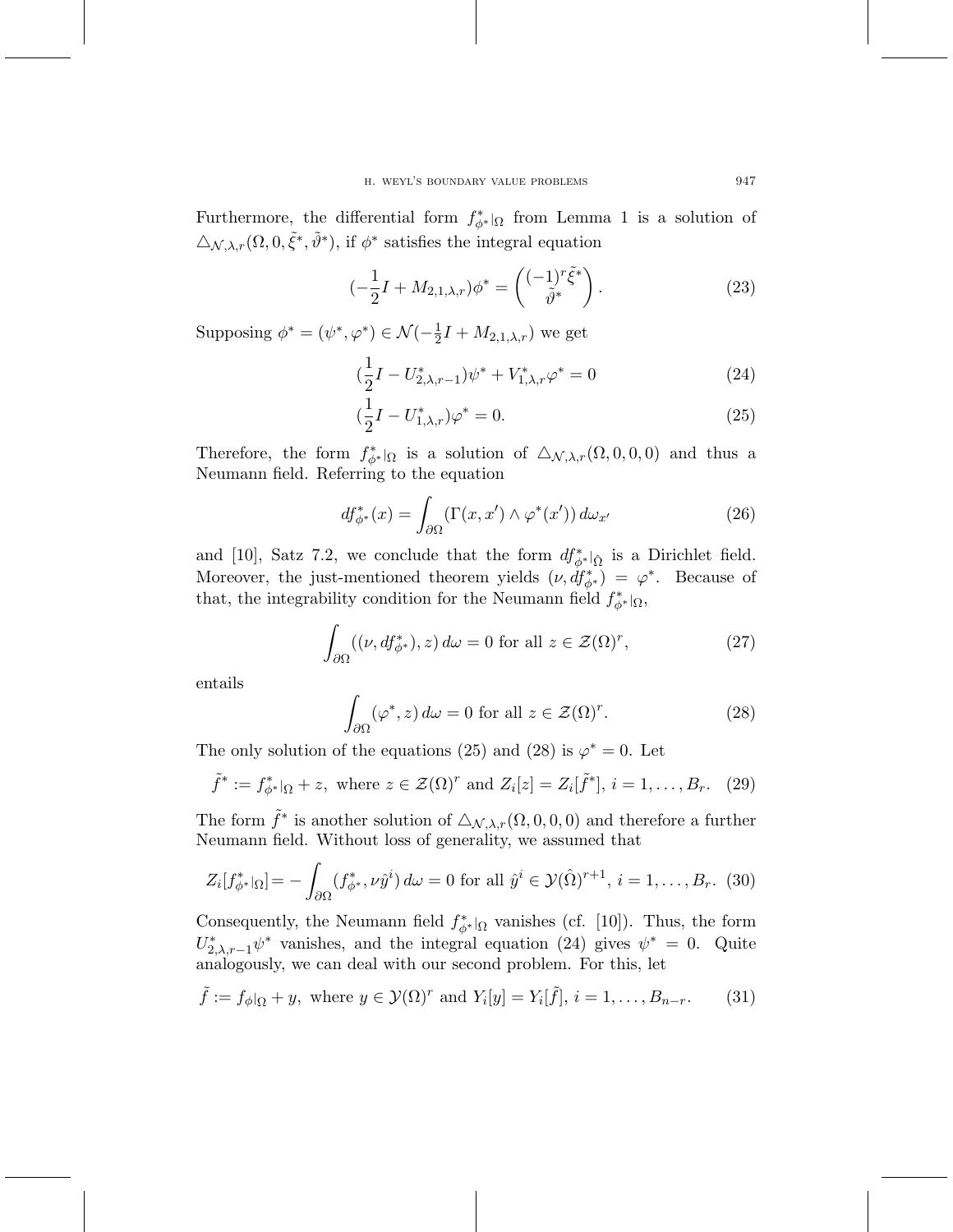By means of Theorem 2, we get the estimates

$$
||z||_{C^{2,\lambda}(\bar{\Omega})} \leq c \sum_{i=1}^{B_r} |Z_i[\tilde{f}^*]|
$$
\n(32)

$$
||y||_{C^{2,\lambda}(\bar{\Omega})} \leq c \sum_{i=1}^{B_{n-r}} |Y_i[\tilde{f}]|
$$
 (33)

and analogous results for the  $W^{2,p}$ -norms. From Fredholm theory we gather that

$$
\begin{pmatrix} (\nu, \tilde{\xi}) \\ (-1)^{r-1} (\nu, \tilde{\vartheta}) \end{pmatrix} \in \mathcal{R}(\frac{1}{2}I + W_{0,0,2,r})
$$

if and only if

$$
\int_{\partial\Omega} [((\nu,\tilde{\xi}),\alpha^*) + (-1)^{r-1}((\nu,\tilde{\vartheta}),\beta^*)] d\omega = 0 \tag{34}
$$

for all  $\begin{pmatrix} \alpha^* \\ \alpha^* \end{pmatrix}$ β*∗*  $\left( \begin{array}{c} \frac{1}{2}I + W_r^* \end{array} \right)$ . Obviously, the integral equation

$$
\left(\frac{1}{2}I + W_r^*\right)\begin{pmatrix} \alpha^* \\ \beta^* \end{pmatrix} = 0\tag{35}
$$

is equivalent to the equation

$$
\left(\frac{1}{2}I + M_r\right)\binom{\beta^*}{\alpha^*} = 0.
$$
\n(36)

This one yields the Neumann field  $f^*_{(\beta^*,\alpha^*)}|_{\hat{\Omega}}$  and the Dirichlet field  $df^*_{(\beta^*,\alpha^*)|\Omega}$ . The integrability condition

$$
\int_{\partial\Omega} ((\nu, df^*_{(\beta^*, \alpha^*)}), \hat{z}) d\omega = 0 \text{ for all } \hat{z} \in \mathcal{Z}(\hat{\Omega})^r \tag{37}
$$

of the problem  $\Delta_{\mathcal{N},\lambda,r}(\hat{\Omega},0,0,0)$  entails that  $\alpha^*$  vanishes. Therefore, in the condition (34) one may replace  $(\alpha^*, \beta^*) \in \mathcal{N}(\frac{1}{2}I + W_r^*)$  by  $\alpha^* = 0$  and  $\beta^* \in \mathcal{N}(\frac{1}{2}I - U^*_{k,\lambda,r-1})$ . To each of these forms  $\beta^*$  exist  $y \in \mathcal{Y}(\Omega)^r$ , where  $\beta^* = -(\nu, y)$  and vice versa. By means of  $\nu \wedge \tilde{\vartheta} = 0$ , we get

$$
\langle (\nu, \tilde{\vartheta}), (\nu, y) \rangle = \langle \nu \wedge (\nu, \tilde{\vartheta}), y \rangle = \langle \tilde{\vartheta}, y \rangle, \tag{38}
$$

and therefore

$$
\langle(\nu,\tilde{\vartheta}),\beta^*\rangle = 0 \text{ for all } \beta^* \in \mathcal{N}(\frac{1}{2}I - U^*_{k,\lambda,r-1})
$$
\n
$$
\iff \int_{\partial\Omega} (\tilde{\vartheta},y) \, d\omega = 0 \text{ for all } y \in \mathcal{Y}(\Omega)^r.
$$
\n(39)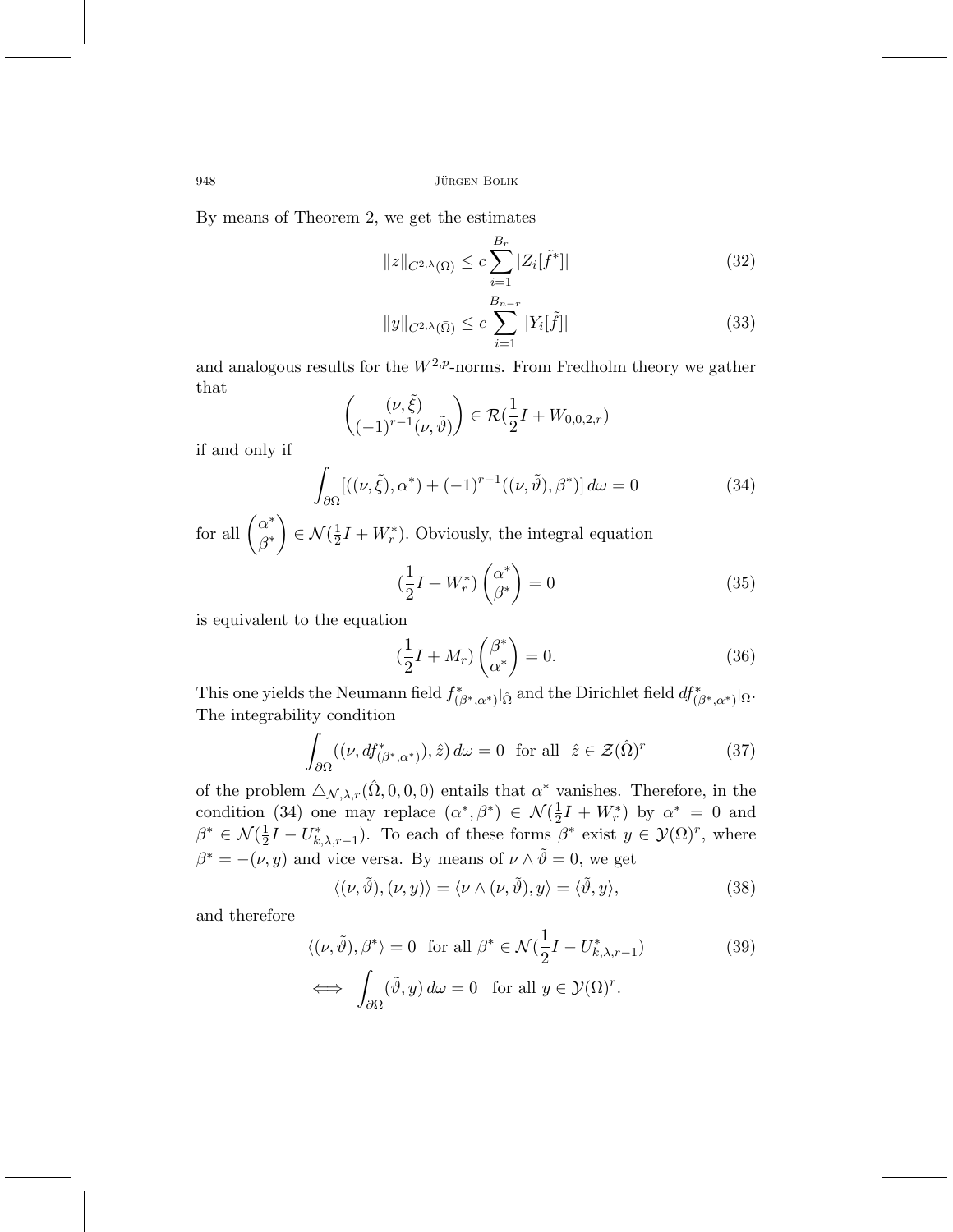The latter equation corresponds to our integrability condition. As can easily be shown, our second problem is connected with this one by the Hodge mapping. Let

$$
\mathcal{C} := \left\{ \phi = (\psi, \varphi) \in C_{\nu}^{2,\lambda}(\partial \Omega)^{r-1} \times C_{\nu}^{1,\lambda}(\partial \Omega)^{r} : \|\phi\| = \|\psi\|_{C^{2,\lambda}(\partial \Omega)} + \|\varphi\|_{C^{1,\lambda}(\partial \Omega)}, Y_i[f_{\phi} | \Omega] = 0, i = 1, ..., B_{n-r} \right\}
$$
\n
$$
\mathcal{C}^* := \left\{ \phi^* = (\psi^*, \varphi^*) \in C_{\nu}^{2,\lambda}(\partial \Omega)^{r-1} \times C_{\nu}^{1,\lambda}(\partial \Omega)^{r} : \|\phi^*\| = \|\psi^*\|_{C^{2,\lambda}(\partial \Omega)} + \|\varphi^*\|_{C^{1,\lambda}(\partial \Omega)}, Z_i[f_{\phi^*}^*| \Omega] = 0, i = 1, ..., B_r \right\}.
$$

We consider the operator  $G_{\partial\Omega,k,\lambda}$ , which is defined by

$$
G_{\partial\Omega,k,\lambda}f(x) := \int_{\partial\Omega} G(x,x')f(x')\,d\omega_{x'}\,. \tag{40}
$$

It belongs to  $\mathcal{L}(C^{k,\lambda}(\partial\Omega), C^{k+1,\lambda}(\bar{\Omega}))$ . The analogously explained operator  $G_{\partial\Omega,k,p}$ , which is defined on  $W^{k-\frac{1}{p},p}(\partial\Omega)$ , is in  $\mathcal{L}(W^{k-\frac{1}{p},p}(\partial\Omega), W^{k+1,p}(\Omega))$ . Consequently, the operator  $W_{2,1,\lambda,r}$ , seen as mapping in  $\mathcal{L}(\mathcal{C}, \mathcal{C})$ , is compact (cf. [8], Satz 5.9 and [2], proof of Satz E 2). We gather from the topological restriction, given by the definition of the Banach space  $C$ , that

$$
\mathcal{N}(\frac{1}{2}I + W_{2,1,\lambda,r}) = \{0\}.\tag{41}
$$

Then, Banach's open mapping theorem gives the estimate

$$
\|\psi\|_{C^{2,\lambda}(\partial\Omega)} + \|\varphi\|_{C^{1,\lambda}(\partial\Omega)} \le c(\|\tilde{\xi}\|_{C^{2,\lambda}(\partial\Omega)} + \|\tilde{\vartheta}\|_{C^{1,\lambda}(\partial\Omega)}).
$$
 (42)

The properties of the operator  $G_{\partial\Omega,k,\lambda}$  yield

$$
||f_{\phi}||_{C^{2,\lambda}(\bar{\Omega})} \le c(||\psi||_{C^{2,\lambda}(\partial\Omega)} + ||\varphi||_{C^{1,\lambda}(\partial\Omega)}).
$$
\n(43)

To deduce the equivalent  $L^p$  estimates, we define the Banach spaces

$$
\mathcal{D} := \left\{ \phi = (\psi, \varphi) \in W_{\nu}^{2-\frac{1}{p}, p}(\partial \Omega)^r \times W_{\nu}^{1-\frac{1}{p}, p}(\partial \Omega)^{r-1} : \right\}
$$
  
\n
$$
\|\phi\| = \|\psi\|_{W^{2-\frac{1}{p}, p}(\partial \Omega)} + \|\varphi\|_{W^{1-\frac{1}{p}, p}(\partial \Omega)}, Y_i[f_{\phi|\Omega}] = 0, i = 1, \dots, B_{n-r} \right\},
$$
  
\n
$$
\mathcal{D}^* := \left\{ \phi^* = (\psi^*, \varphi^*) \in W_{\nu}^{2-\frac{1}{p}, p}(\partial \Omega)^r \times W_{\nu}^{1-\frac{1}{p}, p}(\partial \Omega)^{r-1} : \right\}
$$
  
\n
$$
\|\phi^*\| = \|\psi^*\|_{W^{2-\frac{1}{p}, p}(\partial \Omega)} + \|\varphi^*\|_{W^{1-\frac{1}{p}, p}(\partial \Omega)}, Z_i[f_{\phi^*}^*|_{\Omega}] = 0, i = 1, \dots, B_r \right\}
$$

and refer to the properties of  $G_{\partial\Omega,k,p}$ . Therefore, it follows that

$$
\|\psi\|_{W^{2-\frac{1}{p},p}(\partial\Omega)} + \|\varphi\|_{W^{1-\frac{1}{p},p}(\partial\Omega)} \le c(\|\tilde{\xi}\|_{W^{2-\frac{1}{p},p}(\partial\Omega)} + \|\tilde{\vartheta}\|_{W^{1-\frac{1}{p},p}(\partial\Omega)}), \tag{44}
$$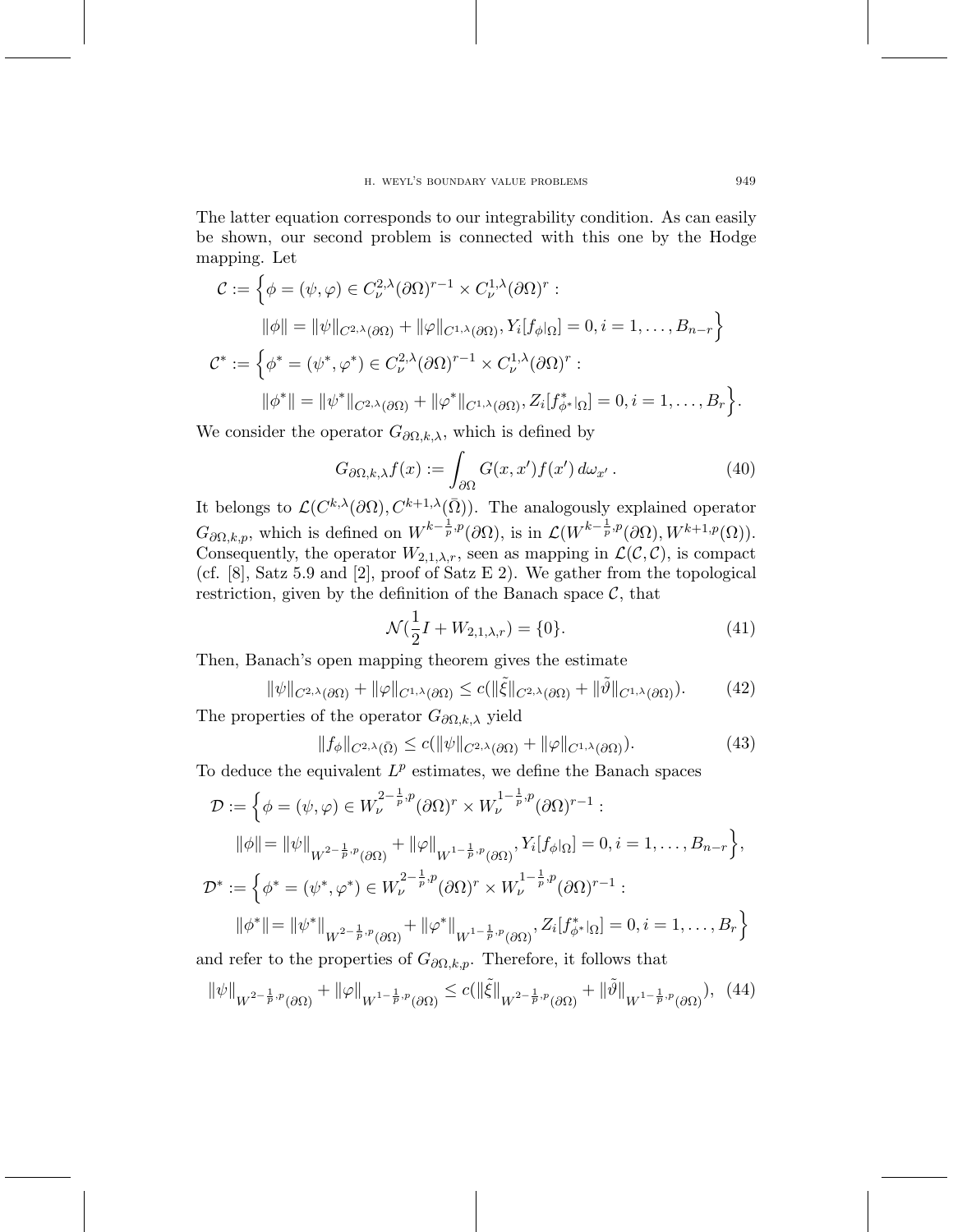$$
||f_{\phi}||_{W^{2,p}(\Omega)} \le c(||\psi||_{W^{2-\frac{1}{p},p}(\partial\Omega)} + ||\varphi||_{W^{1-\frac{1}{p},p}(\partial\Omega)}).
$$
\n(45)

As is commonly known, the form

$$
u(x) := \int_{\Omega} G(x, x') g(x') dx', \text{ where } x \in \Omega \text{ and } g \in C^{0,\lambda}(\overline{\Omega})^r,
$$
 (46)

is a solution of  $\Delta u = g$ . Moreover, the operator  $G_{\Omega,0,\lambda}$  given by

$$
G_{\Omega,0,\lambda}f(x) := \int_{\Omega} G(x,x')f(x') dx' \tag{47}
$$

belongs to  $\mathcal{L}(C^{0,\lambda}(\bar{\Omega}), C^{2,\lambda}(\bar{\Omega}))$ . The analogously explained operator  $G_{\Omega,0,p}$ defined on  $L^p(\Omega)$  belongs to  $\mathcal{L}(L^p(\Omega), W^{2,p}(\Omega))$ . From  $G_{\Omega,0,\lambda} \in \mathcal{L}(C^{0,\lambda}(\overline{\Omega}),$  $C^{2,\lambda}(\bar{\Omega})$  it follows that

$$
||u||_{C^{2,\lambda}(\bar{\Omega})} \le c ||g||_{C^{0,\lambda}(\bar{\Omega})}.
$$
\n(48)

Besides, we infer that

$$
||u|_{\partial\Omega}||_{C^{2,\lambda}(\partial\Omega)} \leq c||g||_{C^{0,\lambda}(\bar{\Omega})} \text{ and } ||\delta u|_{\partial\Omega}||_{C^{1,\lambda}(\partial\Omega)} \leq c||g||_{C^{0,\lambda}(\bar{\Omega})}. \tag{49}
$$

For the equivalent  $L^p$  estimates, we refer to the properties of the operator  $G_{\Omega,0,p}$  and to those of traces. Choosing  $\tilde{\xi}$  and  $\tilde{\vartheta}$  such that

$$
\xi = \nu \wedge u|_{\partial \Omega} - \tilde{\xi} \quad \text{and} \quad \vartheta = \nu \wedge \delta u|_{\partial \Omega} - \tilde{\vartheta}, \tag{50}
$$

the form  $f := u - \tilde{f}$  is a solution of the problem  $\Delta_{\mathcal{D},\lambda,r}(\Omega,g,\xi,\vartheta)$ . The integrability condition

$$
\int_{\Omega} (g, y) dx = \int_{\partial \Omega} (\nu \wedge \delta f, y) d\omega \text{ for all } y \in \mathcal{Y}(\Omega)^r \tag{51}
$$

delivers the condition for the homogeneous problem

$$
0 = \int_{\partial\Omega} (\nu \wedge \delta \tilde{f}, y) \, d\omega \text{ for all } y \in \mathcal{Y}(\Omega)^r. \tag{52}
$$

Let  $p^{-1} + q^{-1} = 1$  and  $i = 1, ..., B_{n-r}$ . Clearly, we have

$$
|Y_i[u]| \le c \|u\|_{L^p(\partial\Omega)} \|\hat{z}^i\|_{L^q(\partial\Omega)},\tag{53}
$$

$$
|Y_i[u]| \le c||u||_{C^0(\partial\Omega)} ||\hat{z}^i||_{C^0(\partial\Omega)}.
$$
\n(54)

Furthermore, we get

$$
||u||_{W^{2-\frac{1}{p},p}(\partial\Omega)} \le c||u||_{W^{2,p}(\Omega)}
$$
\n(55)

and make use of the inequalities

$$
||u||_{W^{2,p}(\Omega)} \le c||g||_{L^p(\Omega)},\tag{56}
$$

$$
||u||_{C^{2,\lambda}(\Omega)} \le c||g||_{C^{0,\lambda}(\bar{\Omega})}.
$$
\n
$$
(57)
$$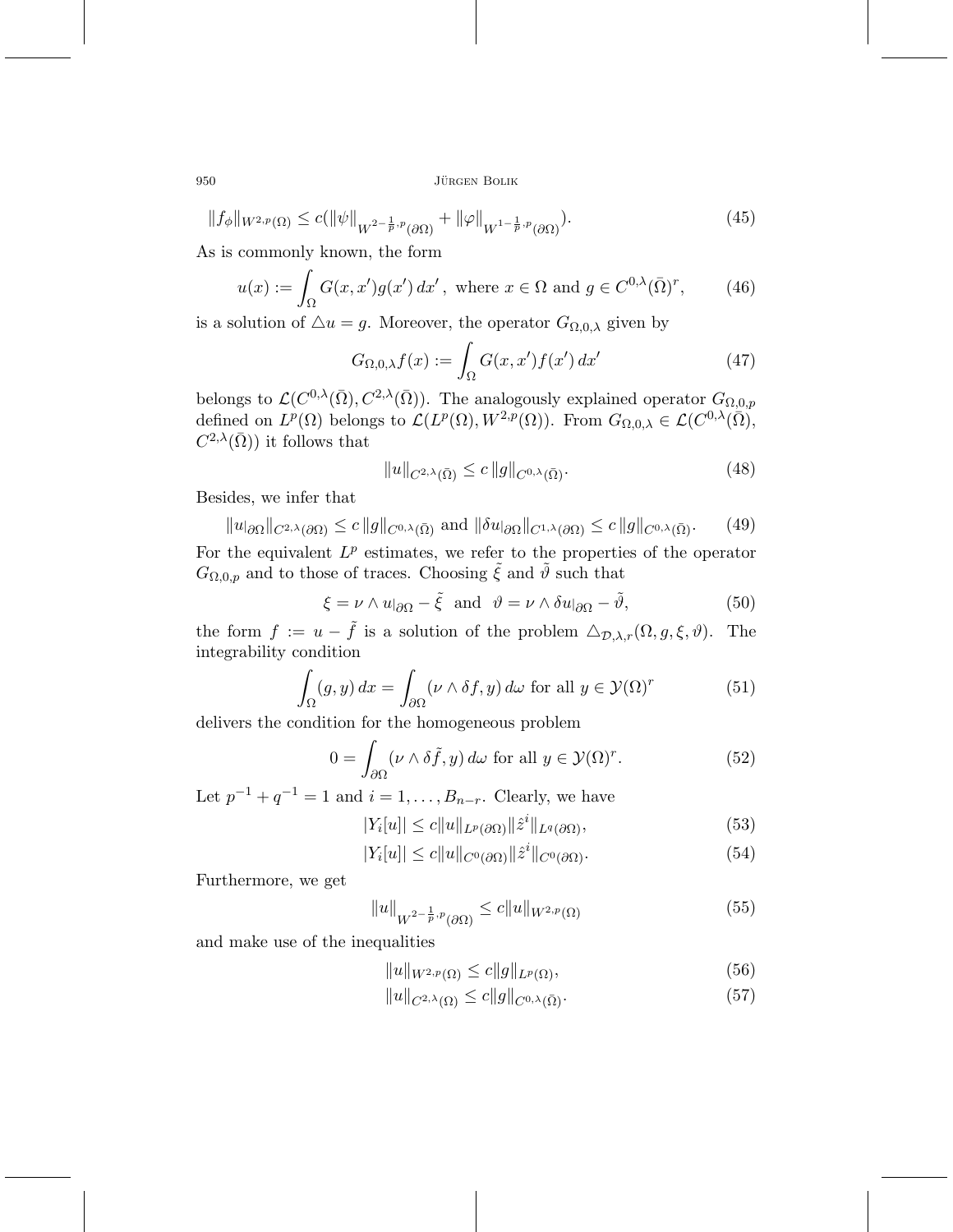Finally, our second problem can be dealt with quite analogously.  $\Box$ 

By means of Theorem 3, we are able to prove decompositions of the spaces  $L^p(\Omega)^r$ , where  $p \in (1,\infty)$  and  $r \in \mathbb{N}$ ,  $r < n$ . Our results are generalizations of the decompositions of Kodaira and Morrey (cf. [11], Theorem 7.7.7) from Hilbert to Banach spaces. Therefore, decompositions will be given, similar to those presented in [2], Satz F 1 and Satz F 2, yet without using the topological restriction of those. The following method of decomposing was already used in [11], Theorem 7.7.8 and [13].

**Lemma 2.** Let  $p \in (1, \infty)$  and  $r \in \mathbb{N}$ ,  $r < n$ . Then

$$
L^p(\Omega)^r = \{ df : f \in W^{1,p}(\Omega)^{r-1} \text{ with } \tau f = 0 \}
$$
  

$$
\oplus \{ \delta g : g \in W^{1,p}(\Omega)^{r+1} \text{ with } \nu g = 0 \}
$$
  

$$
\oplus \{ h \in C^\infty(\overline{\Omega})^r : dh = 0 \text{ and } \delta h = 0 \}^{\|.\|_p}.
$$

**Proof.** This will be shown using a solution  $\Phi_{\mathcal{D}}$  of the problem

$$
\triangle_{\mathcal{D},\lambda,r}(\Omega,\psi-\sum_{i=1}^{B_{n-r}}a_iy^i,0,0)
$$

and a solution  $\Phi_{\mathcal{N}}$  of

$$
\triangle_{\mathcal{N},\lambda,r}(\Omega,\psi-\sum_{i=1}^{B_r}b_iz^i,0,0),
$$

where  $\psi$  is a form of  $C^{\infty}(\bar{\Omega})^r$ ,  $\{y^i\}_{i=1,\dots,B_{n-r}}$  denotes a basis of  $\mathcal{Y}(\Omega)^r$  and  ${z<sup>i</sup>}_{i=1,\dots,B_r}$  denotes a basis of  $\mathcal{Z}(\Omega)^r$ . The values  $a_i \in \mathbb{R}$ ,  $b_i \in \mathbb{R}$  are chosen such that  $\psi - \sum_{i=1}^{B_{n-r}} a_i y^i \in (\mathcal{Y}(\Omega)^r)^{\perp}$  and  $\psi - \sum_{i=1}^{B_r} b_i z^i \in (\mathcal{Z}(\Omega)^r)^{\perp}$ . By

$$
\kappa:=\psi-d\delta\Phi_{\mathcal{D}}-\delta d\Phi_{\mathcal{N}}
$$

forms  $\kappa \in C^{\infty}(\overline{\Omega})^r$  with  $d\kappa = 0$  and  $\delta \kappa = 0$  are defined. Finally, we make use of [2], Lemma F 2 and the a priori estimates given in Theorem 3.  $\Box$ 

**Remark 3.** An analogous decomposition for  $C^{0,\lambda}(\Omega)^r$ , with  $\lambda \in (0,1)$  and  $r \in \mathbb{N}: r < n$ , can easily be shown.

**Acknowledgments.** I would like to thank Prof. Dr. W. von Wahl for many helpful hints and discussions. For directing my attention to the paper [17] of H. Weyl, I owe him a debt of gratitude.